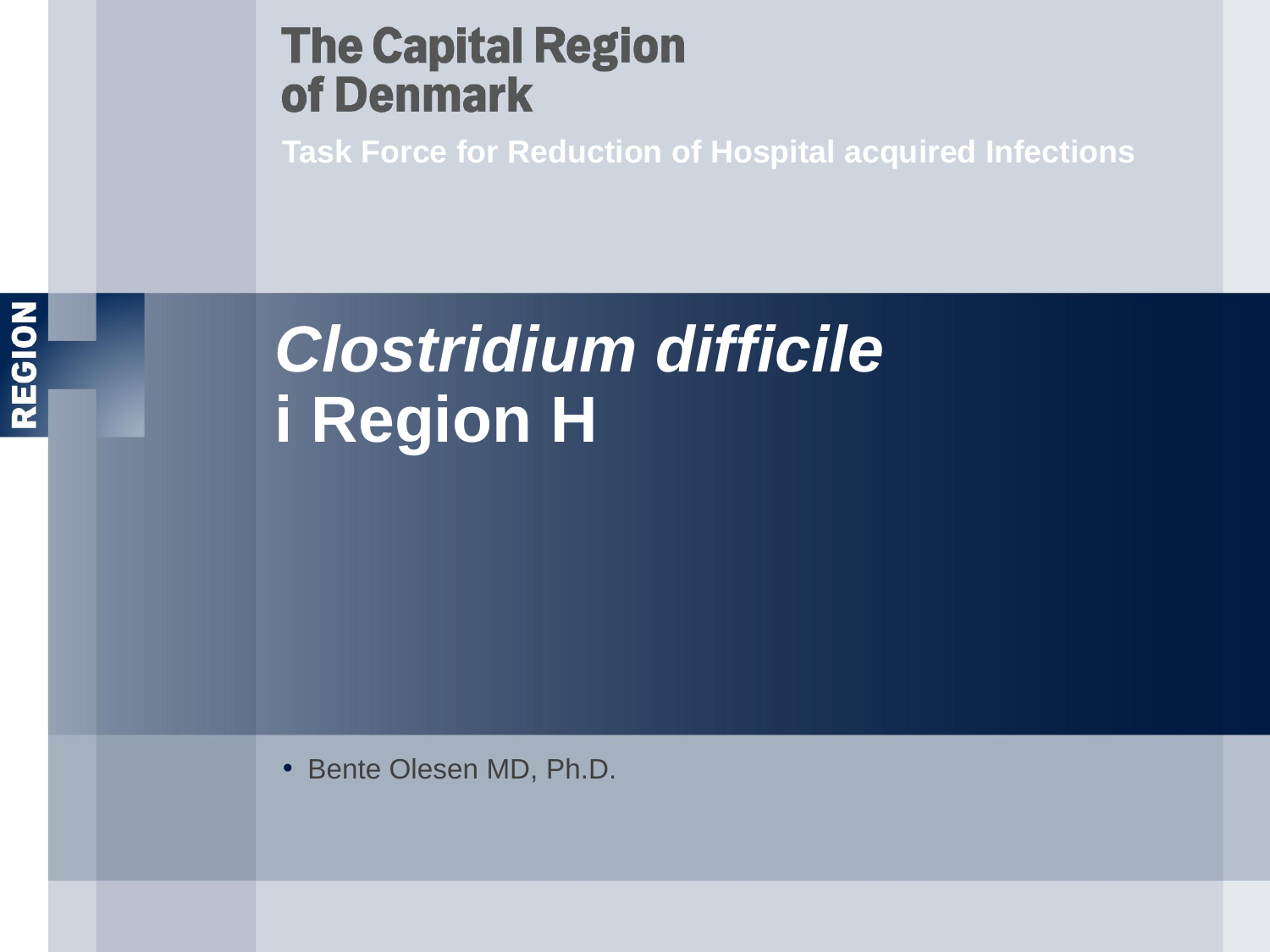

# **Organization**

*Committee for Infection Control and Hygiene,* **the Capital Region of Denmark**

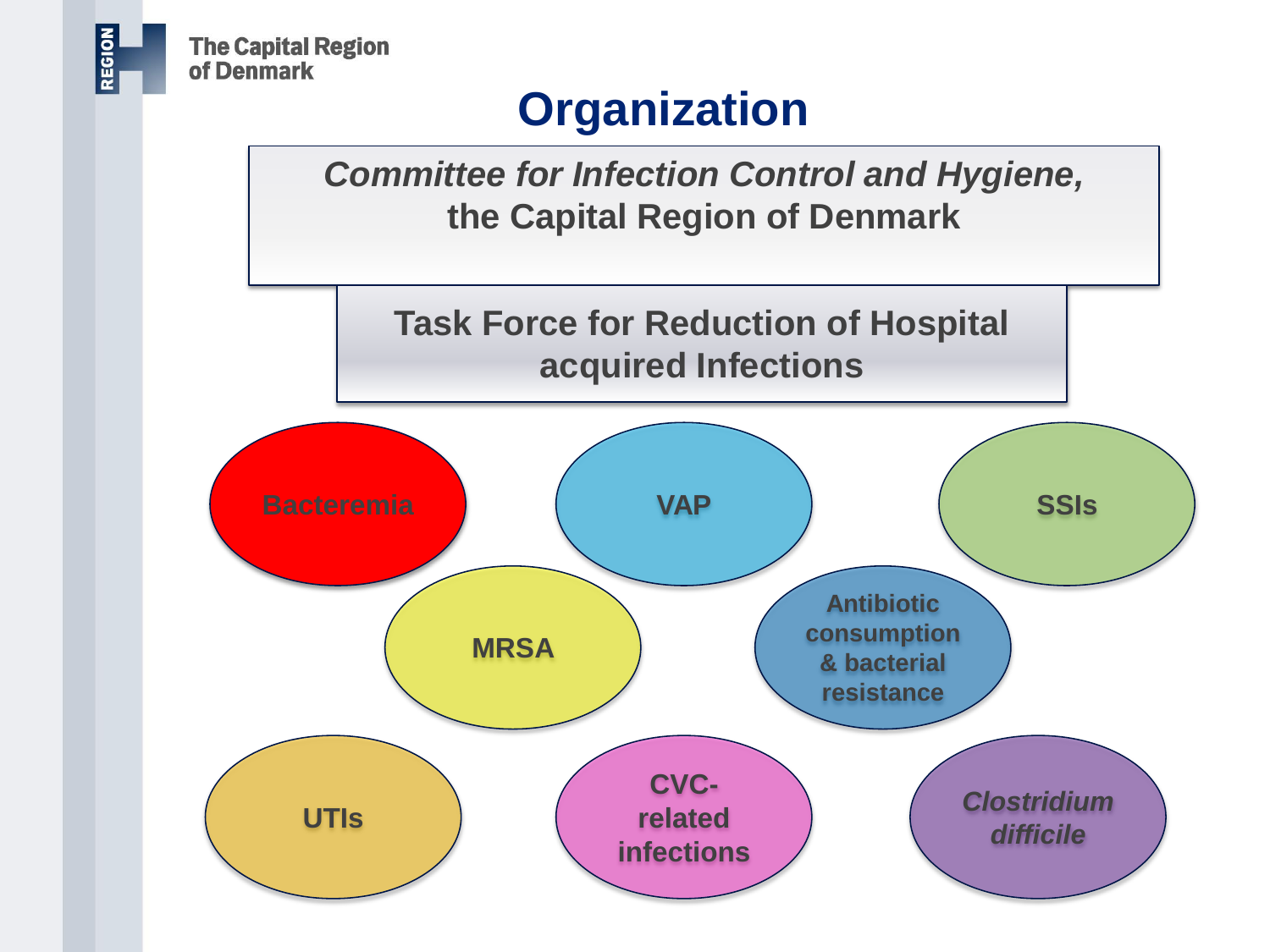- A mandatory laboratory surveillance of the incidence of new cases of CDI, including CD027, in patients > 2 years of age was initiated by the Copenhagen region
- Baselines were defined as the medians of new cases from January 1, 2010 to June 30, 2011.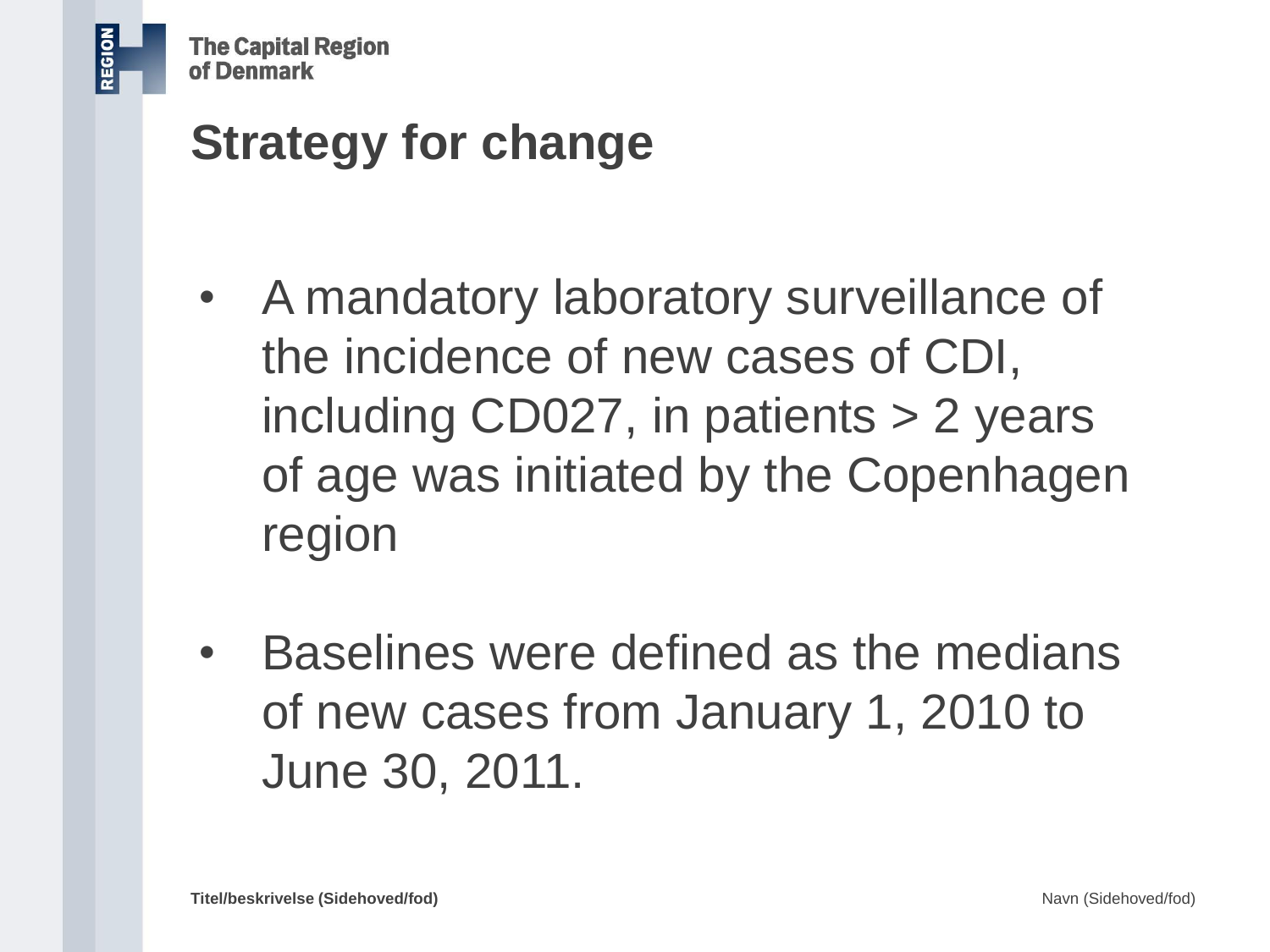# **New cases of CDI and CD27 per 10,000 bed days in Copenhagen 2010 - 2012**

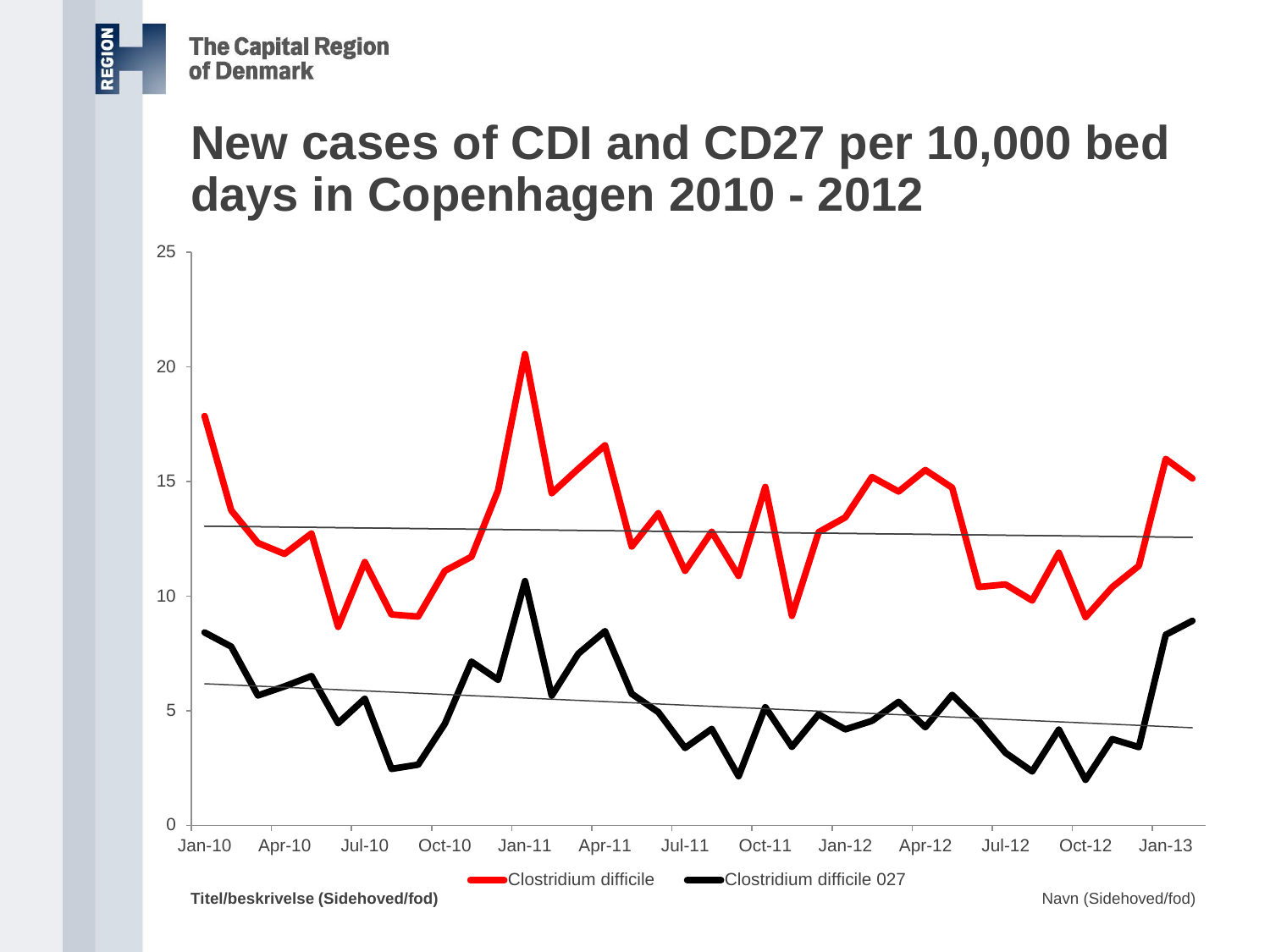**The Capital Region<br>of Denmark** 

REGION

#### **New cases of CDI and CD027 in Copenhagen 2010 - 2012**

|                                                  |              | Jan            | Feb            | <b>Mar</b>     | Apr            | Maj            | Jun            | Jul            | Aug            | <b>Sep</b>     | Okt                      | <b>Nov</b>     | <b>Dec</b>     | <b>Total</b><br>2012 |
|--------------------------------------------------|--------------|----------------|----------------|----------------|----------------|----------------|----------------|----------------|----------------|----------------|--------------------------|----------------|----------------|----------------------|
| <b>Hospital 1</b>                                | <b>CDI</b>   | 3              | $\,8\,$        | 5              | 12             | 10             | 5              | $\overline{7}$ | 5              | 9              | $\overline{\mathcal{L}}$ | $\bf{8}$       | $\overline{7}$ | 83                   |
|                                                  | <b>CD027</b> | $\mathbf 0$    | $\overline{2}$ | $\overline{c}$ | $\overline{4}$ | $\mathbf 1$    | 4              | $\overline{2}$ |                | 3              | $\mathsf{O}\xspace$      | 6              | 3              | 28                   |
| <b>Hospital 2</b>                                | <b>CDI</b>   | 23             | 28             | 12             | 18             | 17             | 20             | 13             | 9              | 28             | 17                       | 13             | 10             | 208                  |
|                                                  | <b>CD027</b> | 6              | 12             | 10             | 5              | 3              | 13             | $\overline{4}$ | 1              | $\overline{7}$ | $\overline{2}$           | 5              | $\overline{4}$ | 72                   |
| <b>Hospital 3</b>                                | <b>CDI</b>   | 3              | $\overline{2}$ | $\overline{5}$ | $\overline{c}$ | $\overline{1}$ | $\overline{c}$ | 3              | $\mathbf{1}$   | $\overline{2}$ | $\overline{2}$           | $\overline{2}$ | 3              | 28                   |
|                                                  | <b>CD027</b> | $\mathbf 0$    | $\theta$       | $\mathbf 0$    | $\mathbf 0$    | $\mathbf 0$    | $\mathbf 0$    | $\overline{0}$ | 1              | 0              | $\mathbf 0$              | $\mathbf 1$    |                | 3                    |
| <b>Hospital 4</b>                                | <b>CDI</b>   | 13             | 11             | 18             | $\overline{4}$ | 14             | 5              | 5              | 3              | 5              | $\overline{2}$           | 5              | $\overline{7}$ | 92                   |
|                                                  | <b>CD027</b> | $\overline{7}$ | $\overline{9}$ | 11             | 3              | 14             | 5              | 5              | 1              | 4              | 3                        | 3              | $\overline{2}$ | 67                   |
| <b>Hospital 5</b>                                | <b>CDI</b>   | $\mathsf 9$    | 16             | 10             | 14             | 15             | 6              | 5              | $\overline{7}$ | $\overline{4}$ | $\overline{4}$           | $\overline{4}$ | 8              | 102                  |
|                                                  | <b>CD027</b> | 5              | 3              | $\sqrt{6}$     | $\overline{7}$ | 8              | 1              | $\mathbf 1$    | $\mathbf 0$    | $\overline{2}$ | $\overline{0}$           | $\mathbf 0$    | 6              | 39                   |
| <b>Hospital 6</b>                                | <b>CDI</b>   | 12             | $\delta$       | 5              | 14             | $\overline{7}$ | $\overline{7}$ | 3              | 8              | 6              | 11                       | $\overline{2}$ | 11             | 94                   |
|                                                  | <b>CD027</b> | 1              | $\overline{2}$ | 3              | $\overline{2}$ | $\mathbf 1$    | $\overline{2}$ | $\overline{0}$ | 3              | $\overline{2}$ | 3                        | $\mathbf 0$    | 1              | 20                   |
| <b>Hospital 7</b>                                | <b>CDI</b>   | 27             | 25             | 27             | 17             | 18             | 19             | 21             | 12             | 13             | 13                       | 23             | 22             | 237                  |
|                                                  | <b>CD027</b> | 8              | $\overline{2}$ | $\overline{7}$ | $\overline{2}$ | 5              | 5              | $\mathbf{1}$   | $\overline{2}$ | $\mathbf 1$    | 3                        | $\overline{2}$ | $\mathbf 1$    | 39                   |
| <b>Hospital 8</b>                                | <b>CDI</b>   | 23             | 19             | 26             | 26             | 21             | 17             | 10             | 26             | 17             | 15                       | 17             | 22             | 239                  |
|                                                  | <b>CD027</b> | 5              | $\overline{4}$ | 3              | 6              | 4              | 6              | 5              | 10             | 10             | 7                        | $\overline{4}$ | $\delta$       | 72                   |
| <b>Hospital 9-11</b>                             | <b>CDI</b>   | 42             | 22             | 25             | 22             | 26             | 15             | 12             | 17             | 14             | 24                       | 29             | 30             | 278                  |
|                                                  | <b>CD027</b> | 8              | $\overline{4}$ | 3              | $\overline{2}$ | 4              | $\overline{2}$ | $\mathbf{1}$   | $\overline{2}$ | $\overline{2}$ | $\overline{2}$           | 5              | 3              | 39                   |
| <b>Hospital 12</b>                               | <b>CDI</b>   | 18             | 22             | 41             | 27             | 15             | 25             | 21             | 15             | 12             | 19                       | 22             | 22             | 259                  |
|                                                  | <b>CD027</b> | 6              | 3              | $\overline{2}$ | $\mathbf 0$    | $\mathbf 0$    | $\mathbf 1$    | 3              | $\mathbf 0$    | $\overline{2}$ | $\mathbf{1}$             | $\overline{0}$ | $\overline{0}$ | 19                   |
| GP's                                             | <b>CDI</b>   | 10             | 9              | 15             | 9              | 10             | 16             | 9              | 16             | 14             | 22                       | 27             | 11             | 168                  |
| <b>The</b><br><b>Copenhagen</b><br><b>Region</b> | <b>CDI</b>   | 183            | 170            | 189            | 165            | 154            | 137            | 109            | 119            | $124$          | 133                      | 152            | 153            | 1788                 |
|                                                  | <b>CD027</b> | 46             | 41             | 47             | 31             | <b>40</b>      | 41             | 22             | 21             | 33             | 21                       | 26             | 29             | 398                  |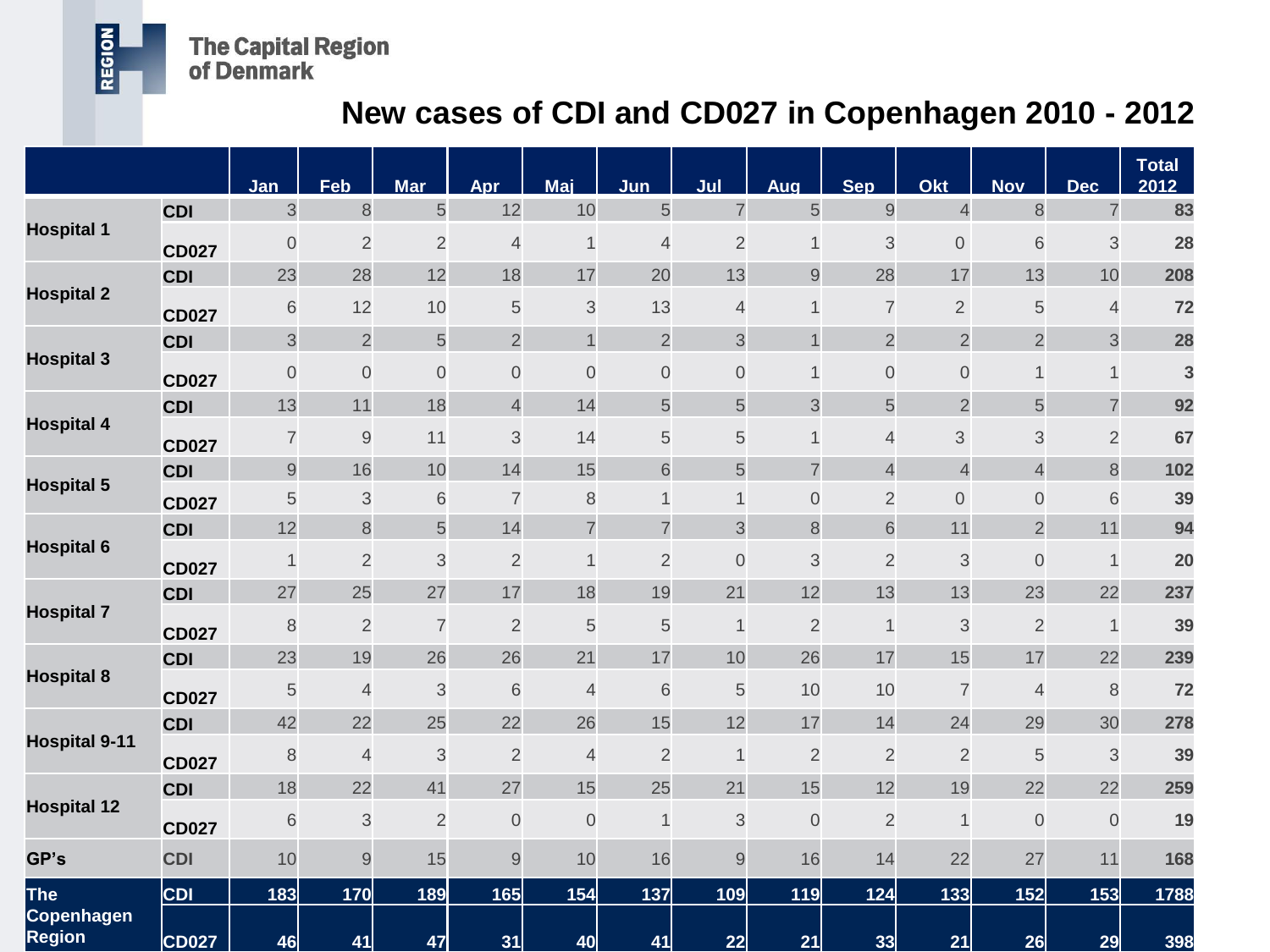### **The incidence of CDI and CD027 per 10,000 bed days in Copenhagen 2010 - 2012**

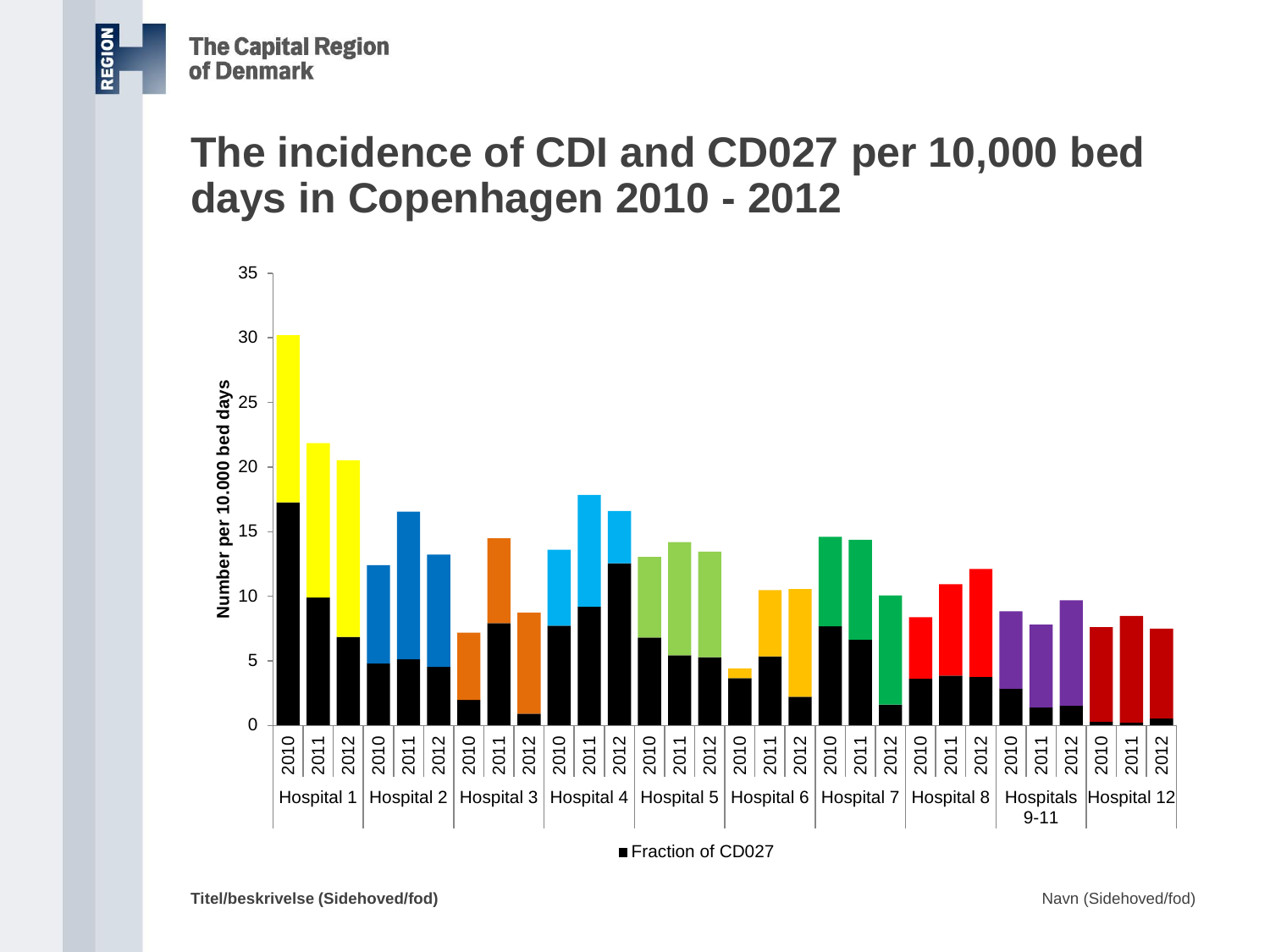# **Regional interventions**

- A multidisciplinary regional group sharing knowledge on CDI
- Specific CDI control guideline
- Daily disinfection of rooms with chlorine-containing agent
- Disinfection of rooms using Glosair<sup>®</sup> in cases of local outbreaks
- Guidelines for medical treatment of CDI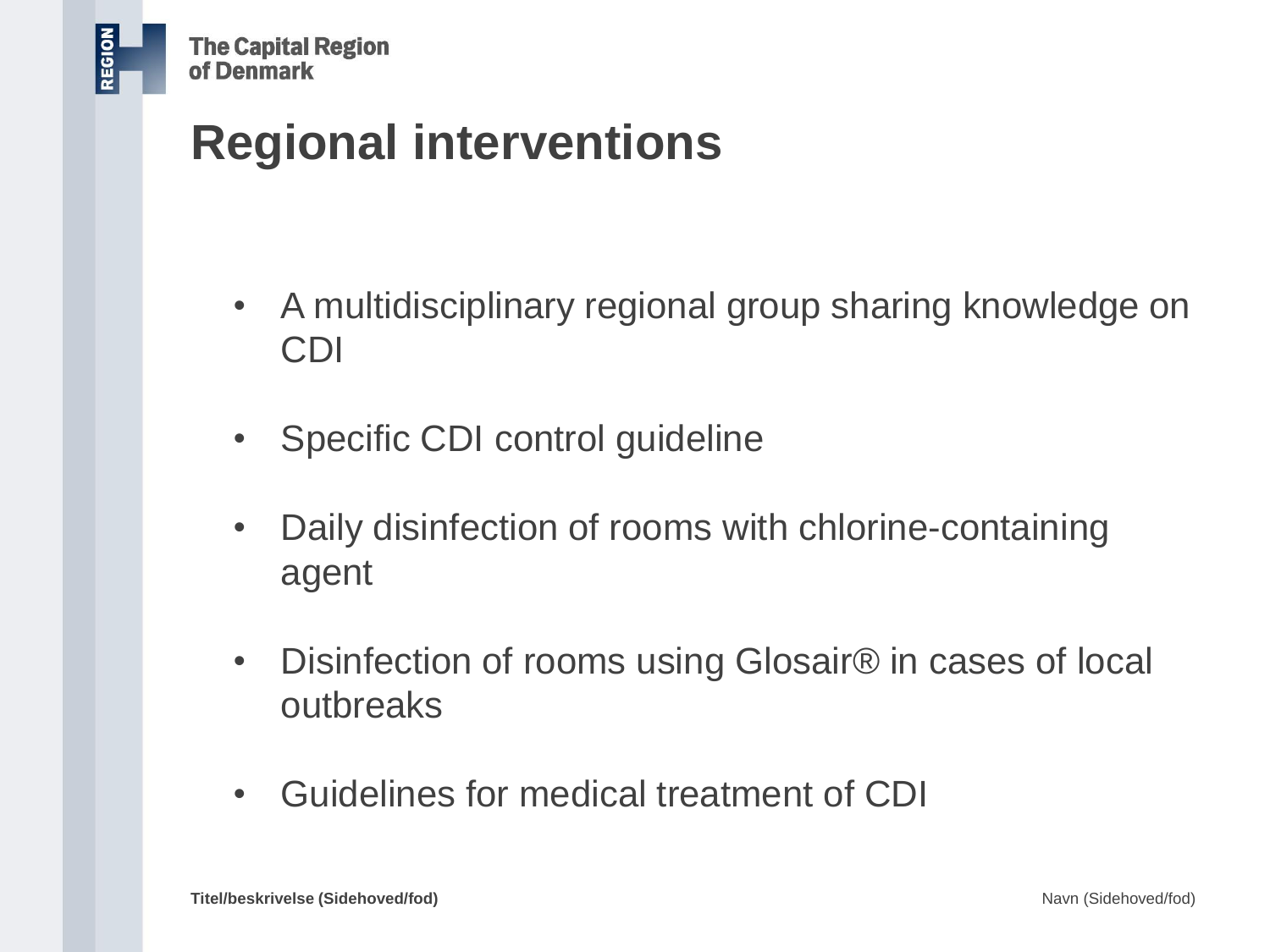# **Regional interventions**

- Free medical treatment for both hospitalized and outpatients with CDI
- Five specialized outpatient clinics for all CDI out-patients
- PCR screening of stools for faster CD diagnosis
- Use of fluoroquinolones reduced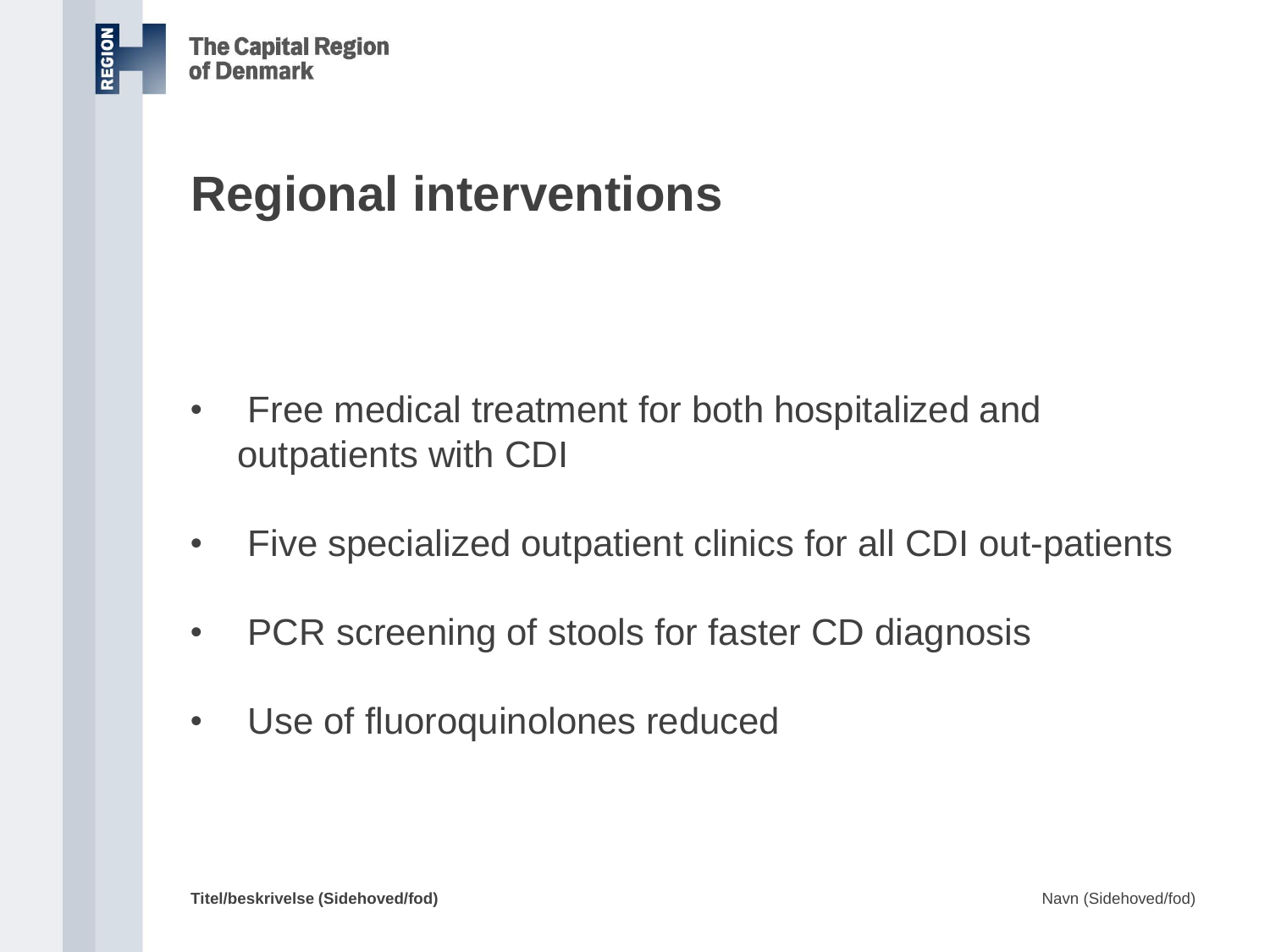# **Effects of Changes**

- 30% reduction of new cases of CD027 was obtained by 2012
- A 10% reduction of CDI was obtained by 2012
- The total burden of CDI including recurrences has not yet declined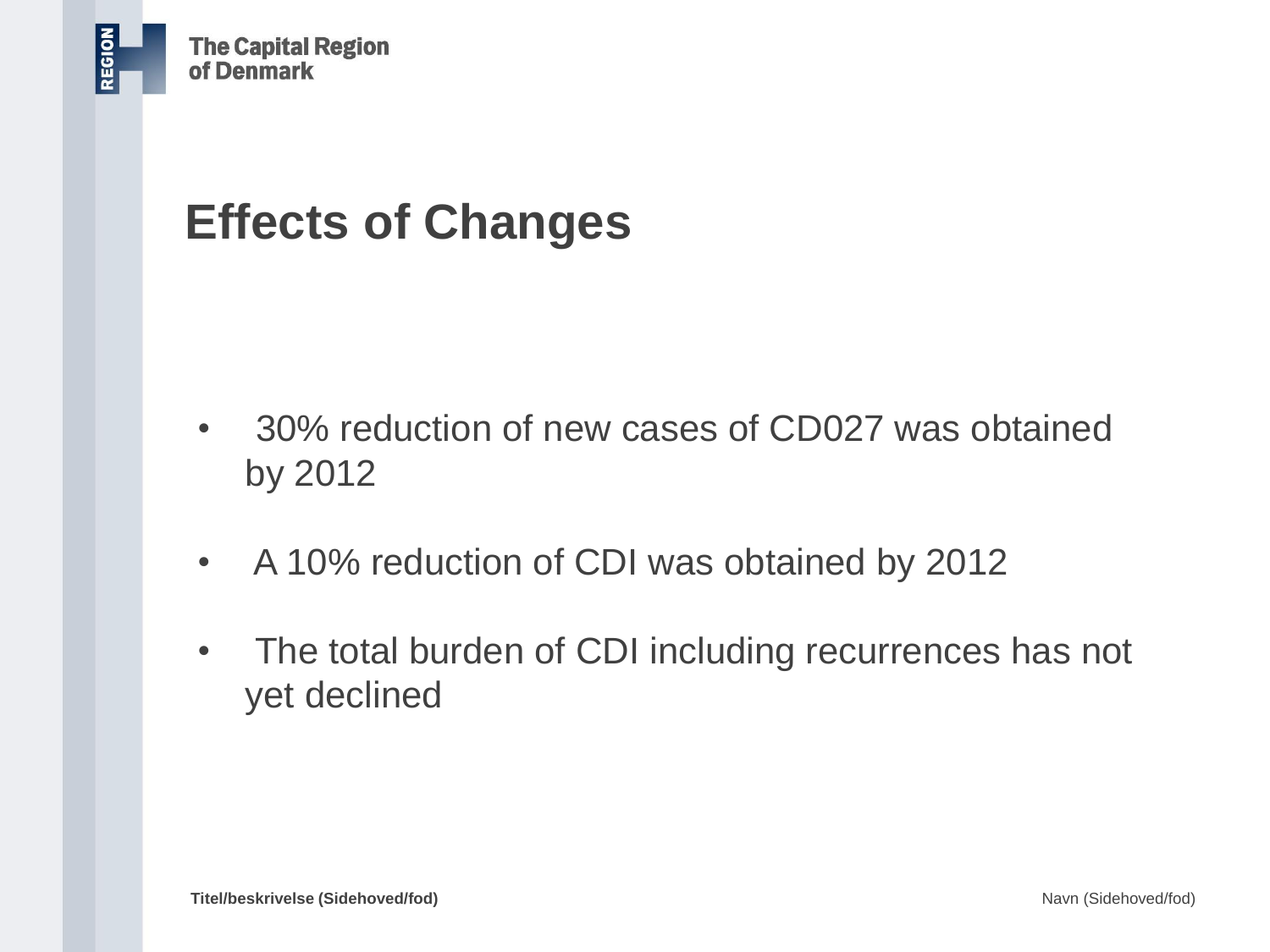# **Lessons learned**

- Rapid diagnosis is essential
- Focus on the out-patients is important
- Disinfection with chlorine of common ward areas, as well as isolation rooms, proved helpful
- Multidisciplinary communication and leadership is necessary
- Interventions need to be data-driven